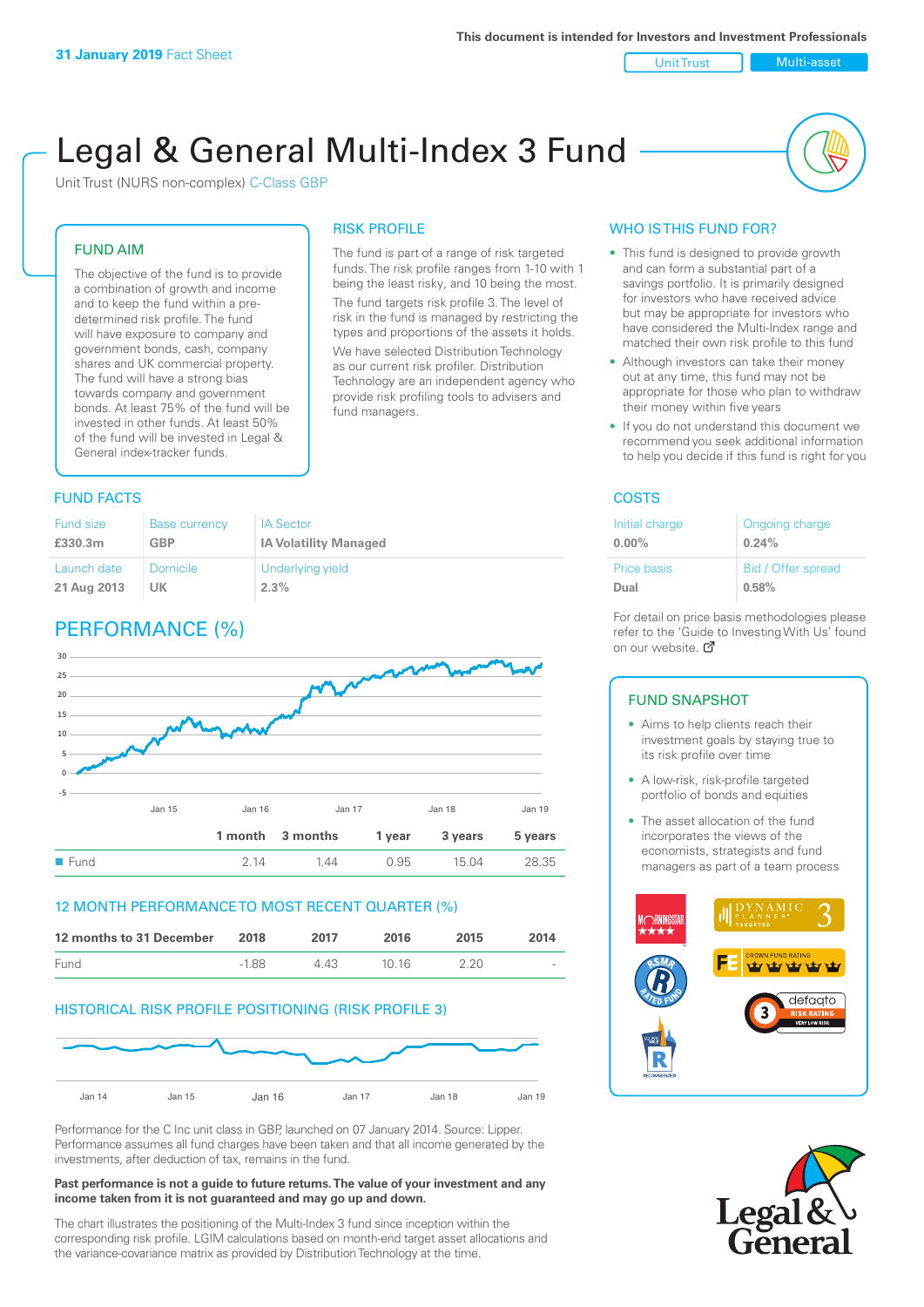# Legal & General Multi-Index 3 Fund

Unit Trust (NURS non-complex) C-Class GBP

## PORTFOLIO BREAKDOWN

All data source LGIM unless otherwise stated. Totals may not sum due to rounding.





#### FUND MANAGERS

The fund managers have responsibility for managing the multi-index fund range. They are part of the Multi-Asset Funds (MAF) team in LGIM. This team focuses on designing and managing multi-asset funds that are tailored to match the specific objectives of various client types. The team sits within a wider Asset Allocation team which combines both depth of experience with a broad range of expertise from different fields, including fund management, investment consulting and risk management roles.

# TOP 10 HOLDINGS (%)

| L&G Global Inflation Linked Bond Index Fund                      | 10.5 |
|------------------------------------------------------------------|------|
| <b>LGIM Sterling Liquidity Fund Class 1</b>                      | 9.9  |
| L&G All Stocks Gilt Index Trust                                  | 9.6  |
| L&G Sterling Corporate Bond Index Fund                           | 8.7  |
| L&G Short Dated Sterling Corporate Bond Index Fund               | 7.2  |
| <b>LGIM Global Corporate Bond Fund</b>                           | 6.9  |
| L&G Emerging Markets Government Bond (US\$) Index Fund           | 6.0  |
| <b>L&amp;G UK Property Fund</b>                                  | 4.5  |
| L&G US Index Trust                                               | 4.1  |
| L&G Emerging Markets Government Bond (Local Currency) Index Fund | 3.9  |